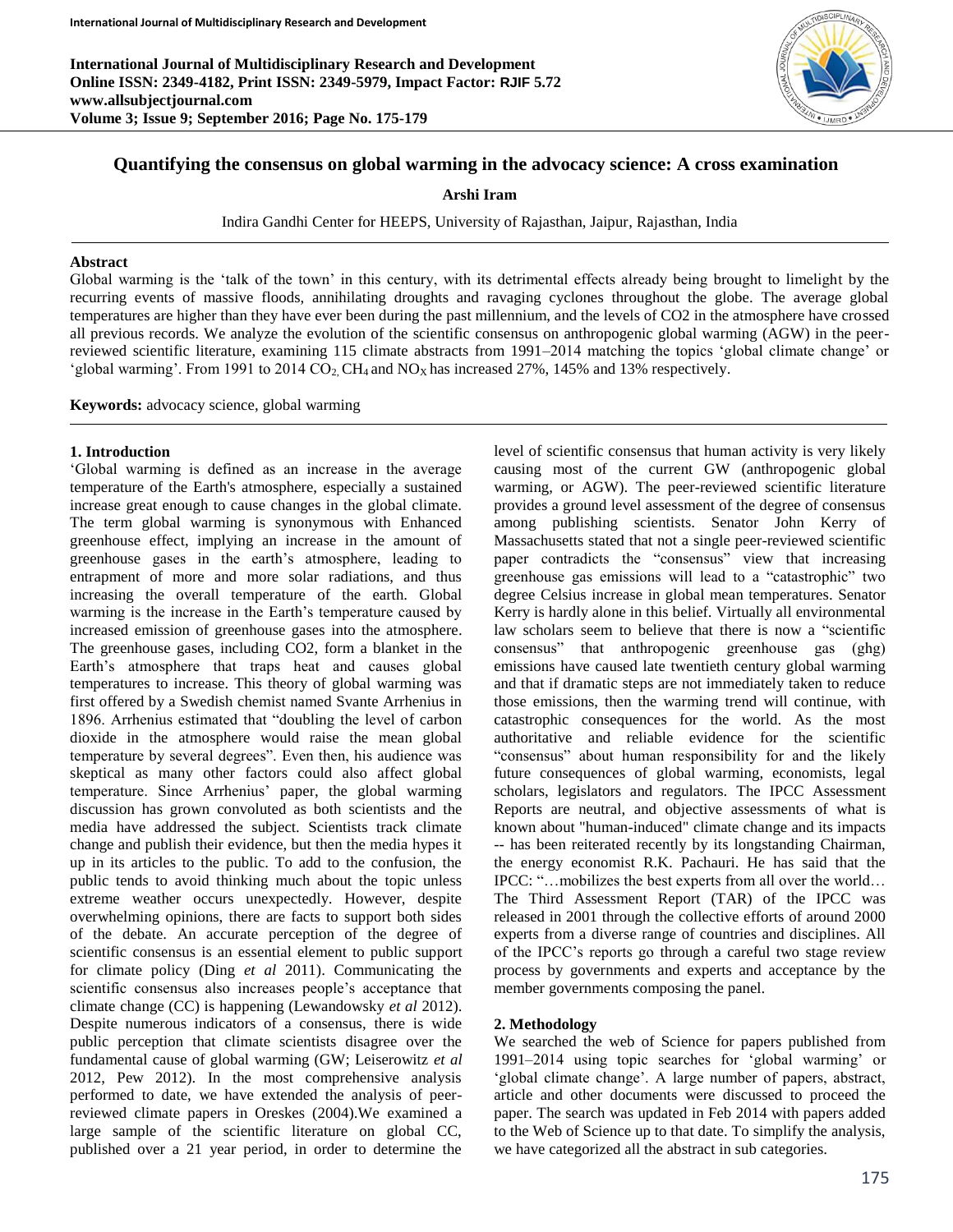# **3. Causes and effect of global warming**

It is well-known that humans have caused an increase in radiative forcing. In the past few centuries, atmospheric carbon dioxide has increased by more than 30 percent. The reality of this increase is undeniable, and virtually all climatologists agree that the cause is human activity, predominantly the burning of fossil fuels. To a lesser extent, deforestation and other land-use changes and industrial and

agricultural activities like cement production and animal husbandry also contribute to greenhouse gas buildups. Most mainstream climate scientists agree that there has been an anomalous rise in global average surface temperatures since the time of the Industrial Revolution. Earth's temperature is highly variable, with year-to-year changes often masking the overall rise of approximately 0.7°C that has occurred since 1950.

| Gas                  | <b>GWP</b> |
|----------------------|------------|
| Carbon dioxide (CO2) |            |
| Methane $(CH4)^*$    | 21         |
| Nitrous oxide (N2O)  | 310        |
| $HEC-23$             | 11,700     |
| <b>HFC-125</b>       | 2,800      |
| $HEC-134a$           | 1,300      |
| $HEC-143a$           | 3,800      |
| $HFC-152a$           | 140        |
| HFC-227ea            | 2,900      |
| HFC-236fa            | 6,300      |
| HFC-4310mee          | 1,300      |
| CF4                  | 6,500      |
| C2F6                 | 9,200      |
| C4F10                | 7,000      |
| C6F14                | 7,400      |
| SF <sub>6</sub>      | 23,900     |

Global warming potential  $(GWP)$  = Infrared absorption + Life time

- 1) A decrease in the ozone layer which is causing a very slight average warming and more radiation from the sun. This affects the ecosystems and is forcing a migration toward the poles. It is also affecting crops, causing drought as well as more severe storms and related flooding - thus the economy of many nations. The Montreal Protocol is working, and ozone depletion due to human effects is expected to start decreasing in the next 10 years. Observations show that levels of ozone depleting gases are at a maximum now and are beginning to decline. Provided the Montreal Protocol is followed, the Antarctic ozone hole is expected to disappear by 2050.
- 2) The pesticide methyl bromide, another significant ozonedepleting substance, was scheduled to be phased out in 2004 in developing countries, but a U.S.-led delaying effort led to a one-year extension until the end of 2005. At least 183 counties are now signatories on the Montreal Protocol.
- 3) More frequent and bigger hurricanes/extreme heat/cold. Researchers report the number of Category 4 & 5 hurricanes, the strongest storms, which are often accompanied by huge storm surges, has increased by 80% in the last 30 years.
- 4) Melting of ice caps, particularly at the North Pole create a rise in water levels of the oceans and the rivers. Usually sea levels rise between three and four millimeters a years, which would mean it would take at least 250 years for the seas to rise one meter. But this rate has doubled over the last century.
- 5) Similar to melting ice, melting Arctic permafrost is producing the colorless, odorless methane (which is 23 times more powerful than CO2) at five times faster than thought. Warming thaws the permafrost (mostly in Siberia), which is soil that has been continuously frozen for thousands of years
- 6) Tropical rain forests will shrivel. Traditionally, rainforests are regarded as carbon sponges as they absorb and store atmospheric carbon. However, as the earth warms, the thick, lush, and sky reaching tropical rain forests will dry up, creating more open land mass. Furthermore, as these tropical trees die, they actually release more CO2, both through decomposition and fires that are more prevalent in dry climates.
- 7) Higher temperatures accelerate the maturation of certain disease-causing agents and their vectors. Higher annual average temperatures can lengthen the season during which vectors are active. A warmer climate can expand the geographic range of tropical mosquito borne diseases, such as malaria, dengue fever, and yellow fever, to higher altitudes and latitudes.

### **4. Results and Observation**

Two important greenhouse gasses for the past 440 years; CO2 and CH4 Scientists, technologists, and policy analysts have invested considerable effort in constructing "storylines" of plausible human demographic, economic, political, and technological futures from which a range of emissions scenarios can be described, the most well-known being the Intergovernmental Panel on Climate Change's (IPCC) Special Report on Emissions Scenarios (SRES), published in 2000.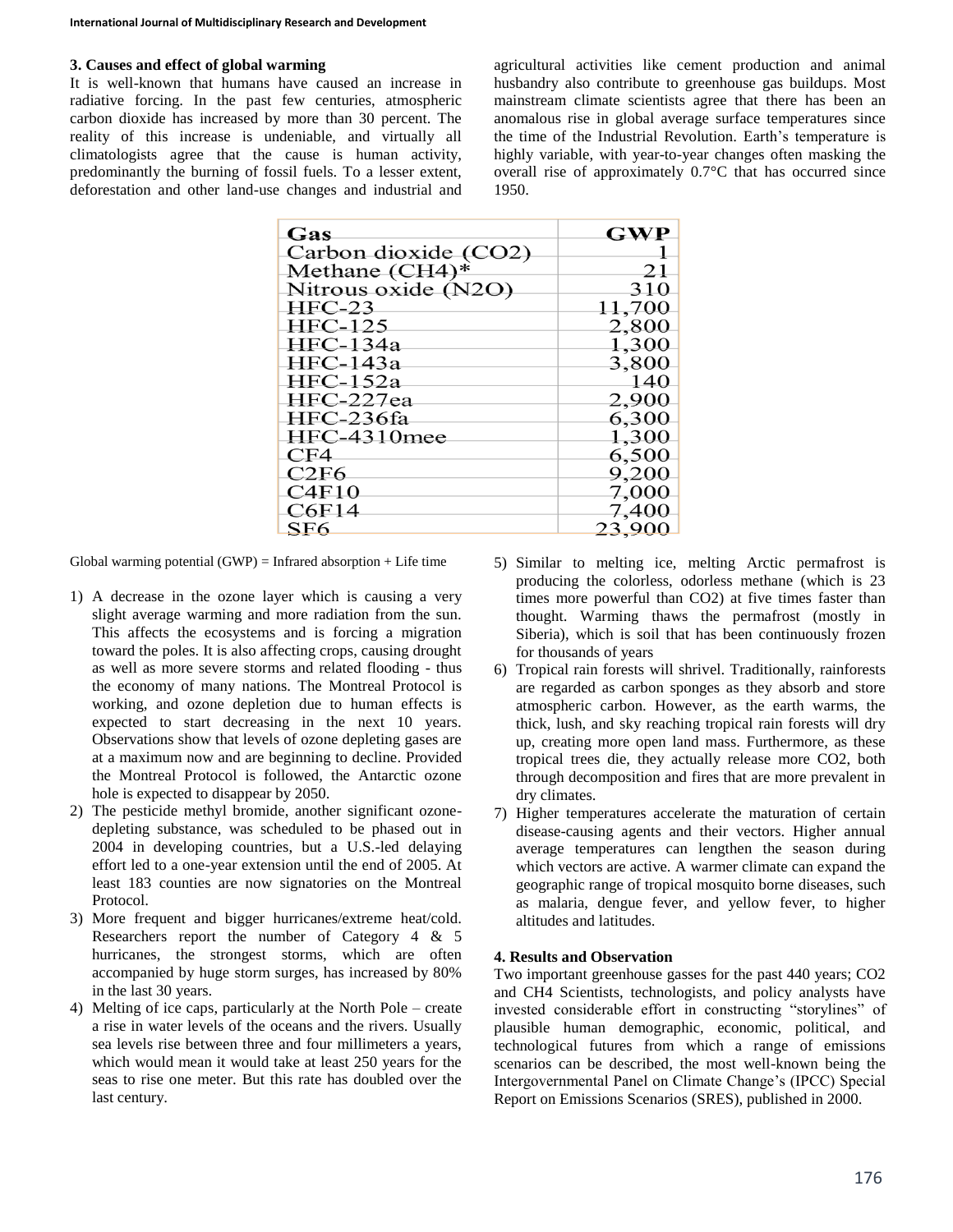

- **Many recent "fingerprint analyses" have reinforced these** conclusions, though there is some on-going dispute about details in the medieval period many replicate studies confirm the basic picture of unusual warming in the past three decades compared to the past millennium. Carbon dioxide  $(C0<sub>2</sub>)$  concentrations appear to be higher than any time in past ~23 million yrs. approximately ~70% of  $CO<sub>2</sub>$ emissions come from fossil fuel burning.
- The current concentration of methane (CH4) has not been exceeded in at least 420,000 years. Slightly more than 50% of CH<sup>4</sup> emissions originate from human activities.
- The rate of warming in the  $20<sup>th</sup>$  century is likely (66-90%) chance) to have been the largest of any century in the last 1,000 years.
- There is a growing similarity between the pattern of warming predicted by global climate models and what has been observed (one line of evidence supporting the fact that human activities are a major source of the current warming)

Another line of evidence of the human contribution to current warming: natural agents of climate change, namely volcanic eruptions and solar fluctuations, would have produced cooling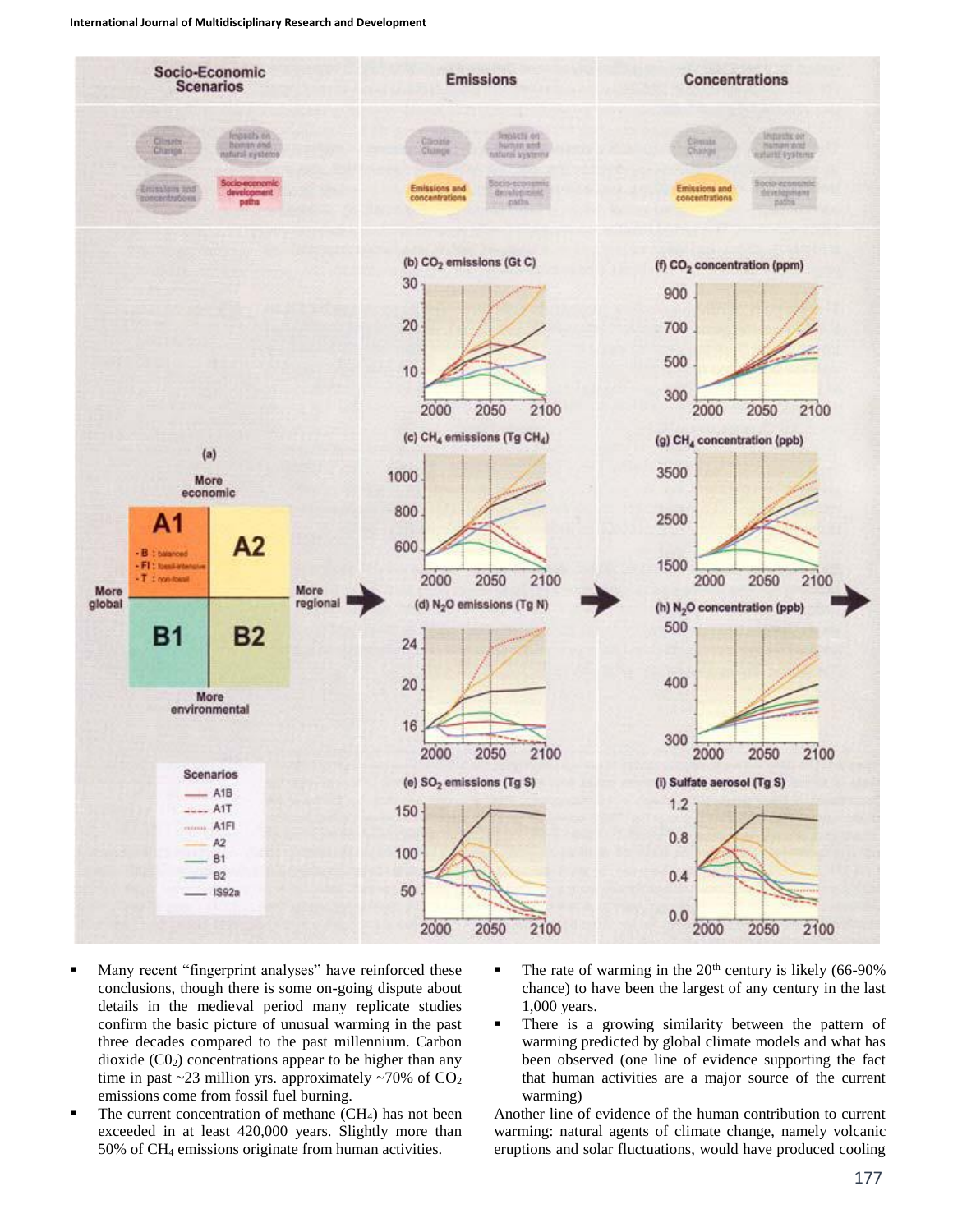over the past 50 years Satellite documentation of the area covered by sea ice in the Arctic Ocean extends back three decades. This area, measured each September, decreased at a rate of about 8.6% per decade from 1979 to 2007. In 2007 alone, 24% of the ice disappeared. In 2006 the Northwest Passage was ice free for the first time in recorded history. As noted earlier, polar ice sheets are slower to respond to temperature rise than the smaller mountain glaciers, but they, too, are melting. The Greenland ice sheet has also experienced dramatic ice melt in recent years. There has been an increase in both the number and the size of lakes in the southern part of the ice sheet, and crevices can serve as conduits (called moulins) that transport melt water rapidly into the glacier. The ice in Antarctica is also melting. The late John Mercer, a glacial geologist at The Ohio State University, long ago concluded that the first evidence of global warming due to increasing carbon dioxide (CO2) would be the breakup of the Antarctic ice shelves (Mercer, 1978). Greenhouse gases are captured in ice, so ice cores allow us to see the levels of greenhouse gases in ages past. The longest ice core ever recovered (from the European Project for Ice Coring in Antarctica takes us 800,000 years back in time, and includes a history of CO2 and methane levels preserved in bubbles in the ice (Loulergue *et al*., 2008; Lu¨ thi *et al*., 2008). Globally, CO2concentrations have varied between 180 and 190 parts per million per volume (ppm) during glacial (cold) periods and between 270 and 290 ppm during interglacial (warm) periods. However, since the onset of the Industrial Revolution, when fossil fuel use (chiefly coal and oil) began to burgeon, CO2 concentration has increased about 38% over the natural interglacial levels (Forster *et al*., 2007). Between 1975 and 2005, CO2 emissions increased 70%, and between 1999 and 2005 global emissions increased 3% per year (Mar land, Boden, & Andres, 2006). As of this writing, the CO2concentration in the atmosphere is 391 ppm (Mauna Loa CO2annual mean data from the National Oceanic and Atmospheric Administration, 2010), a level not seen at any time in 800,000 years. Climatologists have identified no natural forces that could account for this rapid and previously unseen rise in CO2.Methane raises temperature even more than CO2, and the amount of methane in the atmosphere, like that of CO2, is also at a level not seen in 800 millennia. The evidence is overwhelming that human activity is responsible for the rise in CO2, methane, and other greenhouse gas levels, and that the increase in these gases is fueling the rise in mean global temperature. There has been an increase in both the number and the size of lakes in the southern part of the ice sheet, and crevices can serve as conduits (called moulins) that transport melt water rapidly into the glacier. The ice in Antarctica is also melting.

## **5. Conclusion**

This research study revealed that the climatic variation as occurrence of drought have significant impact on the production of Rainfed crops. The small and medium Rainfed farmers were highly vulnerable to climate change and to a larger extent the small and medium Rainfed farmers adopted coping mechanisms for climate change compared to large farmers. The farmers already act to the changes in the climatic changes both by adopting the technological coping mechanisms on the positive side and negatively through shifting to other professions. The study suggests that as the

impact of climate change is intensifying day by day it should be addressed through policy perspective at the earliest to avoid short term effect such as yield and income loss and long-term effects such as quitting agricultural profession by the Rainfed farmers.

When trying to determine if global warming is fact or fiction, we must take into account evidence from all sides. Plenty of evidence exists within the science community, including skeptical opinions against global warming. While the evidence points to the existence of global warming, the cause is still widely disputed. Additionally, the media reports on other sources of evidence for global warming from different political groups. Ultimately, the world still lacks a consensus on the topic of global warming: its causes, its presence, and its effects. However, armed with the proper knowledge, we can each decide for ourselves where we stand in the global warming debate.

## **6. Recommendation**

Our recommendation would be to take the time required to improve our knowledge of the critical factors driving temperature prediction uncertainty before attempting to make critical high-economic impact public policy decisions of doubtful effectiveness based on projections of unvalidated computer simulations. We find no convincing evidence indicating our planet is in a climate crisis.

We encourage more government sponsored climate change research to remove critical areas of prediction uncertainty. However, we recommend a broader study of all important climate variables and less concentration on CO2 effects in studies using only predictions of unvalidated models. Until models can be improved beyond their present state of effectiveness, and validated with empirical data covering the vast array of variables in physical, chemical and biological processes that they attempt to simulate over time, numerous studies with unvalidated computer simulations have questionable scientific benefits. Eco-engineering solutions for cooling and warming the planet should be studied as well as methods and cost estimates to adapt to a changing climate that we currently do not understand with sufficient precision to try to control.

## **7. References**

- 1. Arnell NW. Thresholds and response to climate change forcing: the water sector, Climatic Change. 2000; 46:305- 316.
- 2. Adams RM, McCarl BA, Mearns LO. The effect of spatial scale of climate scenarios on economic assessments: An example from U.S. Agriculture, *Climate Change*. 2003; 60:131-148.
- 3. Azar C, Lindgren K. Catastrophic events and stochastic cost-benefit analysis of climate change, Climatic Change. 2003; 56:245.
- 4. COPA-COGECA. Assessment of the impact of the heat wave and drought of the summer 2003 on agriculture and forestry, 2003. http://www.copacogeca.com/pdf/ pocc\_03\_78i4\_1e.pdf.
- 5. Dessai S, Adger WN, Hulme M, Köhler J, Turnpenny JP, Warren R. Defining and experiencing dangerous climate change, Climatic Change. 2004; 64(1-2):11-25.